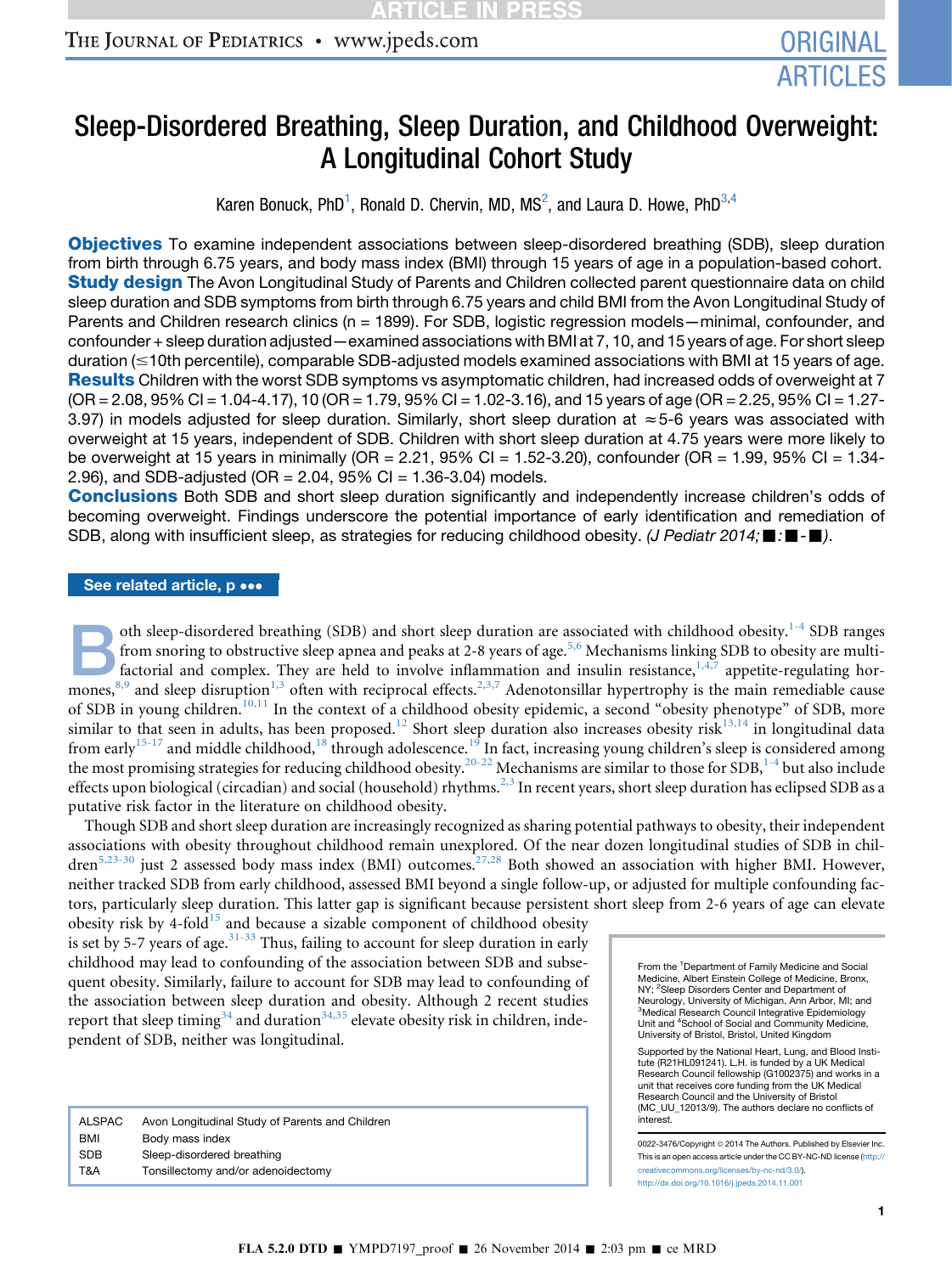# THE JOURNAL OF PEDIATRICS • www.jpeds.com Vol. 1, No. 1

This study addresses the above gaps in knowledge, using data from a longitudinal cohort study. We examined the independent association between both SDB and sleep duration in early childhood on BMI later in childhood and adolescence (7, 10, and 15 years of age). We focused upon early childhood as the exposure period because sleep patterns in those years, compared with subsequent years, are more predictive of overweight in late childhood and adolescence<sup>[36](#page-7-0)</sup> and because early childhood is a key period for excess weight gain. $37$  SDB risk, in the absence of objective obstructive sleep apnea measures within this large cohort, was assessed as in our previous work through composite trajectories of its hallmark symptoms (ie, clusters) of snoring, mouth-breathing, and wit-nessed apnea, prior to 7 years of age.<sup>[5](#page-6-0)</sup> Our primary research hypotheses were: (1) SDB symptom clusters are associated with obesity at 7, 10, and 15 years of age, independent of sleep duration; and (2) shorter sleep duration in early life is associated with obesity at 15 years of age, independent of SDB. Secondarily, we examined associations with underweight and short stature, which can occur with severe, un-treated SDB in early life.<sup>[38](#page-7-0)</sup> This study builds upon prior analyses from the Avon Longitudinal Study of Parents and Children (ALSPAC) that describe the natural history of  $SDB$ ,<sup>[5](#page-6-0)</sup> the SDB symptom clusters,<sup>[39](#page-7-0)</sup> sleep duration,<sup>[40](#page-7-0)</sup> and growth.[16,41,42](#page-6-0) We undertook this analysis in ALSPAC because its longitudinal data offer a unique opportunity for exploring the above timely hypotheses.

### Methods

The ALSPAC cohort study of child health and development enrolled pregnant women from southwest England with expected delivery dates between April 1991 and December 1992. A total of 14 541 pregnant women were enrolled. Described in detail elsewhere [\(http://www.bristol.ac.uk/](http://www.bristol.ac.uk/alspac/) [alspac/](http://www.bristol.ac.uk/alspac/)), the cohort is broadly representative of the United Kingdom population in terms of socioeconomic status, with slight under-representation of ethnic minorities, and over-representation of wealthier families.<sup>[43](#page-7-0)</sup>

We incorporated potential confounders based upon prior work. Maternal demographic variables included education (4 levels, "degree" = highest), age at delivery, prepregnancy BMI, and parity; all were reported by the mother in questionnaires during pregnancy. Child demographics included sex, birth weight (extracted from medical records), and weight and height at 6 months (as described in a previous publication).[44,45](#page-7-0) Sleep duration was calculated from maternal report of typical weekday bed- and wake-times at ages 18 months, 2.5 years, 4.75 years, 5.75 years, and 6.75 years.<sup>[40](#page-7-0)</sup> These timepoints were chosen to represent different stages of childhood during the period in which our exposure (SDB) is assessed. At each age, we divided sleep duration into 3 categories:  $\leq 10$ th percentile ( $\leq 10$ ,  $\leq 10$ ,  $\leq 10.5$ ,  $\leq 10.5$ , and  $\leq$ 9.5 hours, respectively), >10th and <90th percentile, and  $\geq 90$ th percentile ( $\geq 12.5$ ,  $\geq 12.5$ ,  $\geq 12.1$ ,  $\geq 12$ , and  $\ge$ 11.75 hours, respectively) and treated the measures as categorical variables because of possible nonlinear associations

with other variables. Tonsillectomy and/or adenoidectomy (T&A) is the first line treatment for SDB.<sup>[46,47](#page-7-0)</sup> Responses were grouped to indicate any or no T&A.

Height and weight at ages 7, 10, and 15 years were measured at ALSPAC research clinics, with the child in light clothing and no shoes. We calculated BMI as weight/height $^2$  (kg/m<sup>2</sup>). We used International Obesity Task Force definitions of obesity as a BMI >95th percentile for age and sex, and underweight as a BMI  $\le$ 5th percentile for age and sex.<sup>[48](#page-7-0)</sup> Short stature was defined as <5th percentile for age and sex using internally derived percentiles. We selected measures of BMI and height at ages 7, 10, and 15 years because they occur after our assessments of SDB, and, for most children, these ages represent the period immediately following adiposity rebound (7 years), just prior to puberty (10 years), and during puberty (15 years). ALSPAC questionnaires, mailed when children were 6, 18, 30, 42, 57, 69, and 81 months old, asked parents about their child's snoring, observed apnea, and mouth-breathing. These measures, consistent with guidelines for clinical diagnosis of  $SDB<sup>49</sup>$  were: (1) snoring: "Does she snore for more than a few minutes at a time?"; (2) apnea: "When asleep, does she seem to stop breathing or hold breath for several seconds at a time?"; and (3) mouth-breathing: "Does she breathe through her mouth rather than her nose?". Responses were categorized along ordinal 3, 4, or 5 level scales. Given this variation in response categories, we extrapolated values to a common scale (0-100), anchored by the extreme "always" and "never" or "rarely/never" categories, with proportionate spacing inbetween (ie, a 4 category scale was recoded as 0, 33, 66, 100). Variables were transformed to z-scores. Higher scores indicate more symptoms.

To capture SDB's multisymptom, changing nature, we classified snoring, witnessed apnea, and mouth-breathing into trajectories or "clusters." SDB z-scores were partitioned into clusters using the k-means model procedures of SAS FASTCLUS v 9.2 (SAS Institute, Cary, North Carolina). We examined the uniqueness of clusters with ANOVA tests; linear discriminant functional analysis was used to test for the significance of differences between them. Independent clinicians examined cluster plots for clinical relevance. To assess clinical validity, plots were analyzed in relation to 2 'criterion' variables associated with SDB: wheezing and tonsil and/or adenoid removal. Through this cluster analysis, described in more detail elsewhere,<sup>[39](#page-7-0)</sup> we produced 5 conceptually and statistically distinct clusters for children with SDB data for  $\geq$ 3 of 7 possible timepoints. They included 1 asymptomatic ("normals," 45% of sample) and 4 symptomatic (55% of sample) trajectories with distinct temporal distributions of symptoms.

#### Statistical Analyses

Analyses are based upon children with complete data for exposure variables (SDB and sleep duration) as well as for BMI and all potential confounders, at ages 7, 10, and 15 years. Sample characteristics are presented by SDB cluster, as numbers (percentages) and means (SDs). Associations between SDB cluster and sleep duration (unadjusted) are shown as numbers (percentages). Our a priori intention was to consider underweight,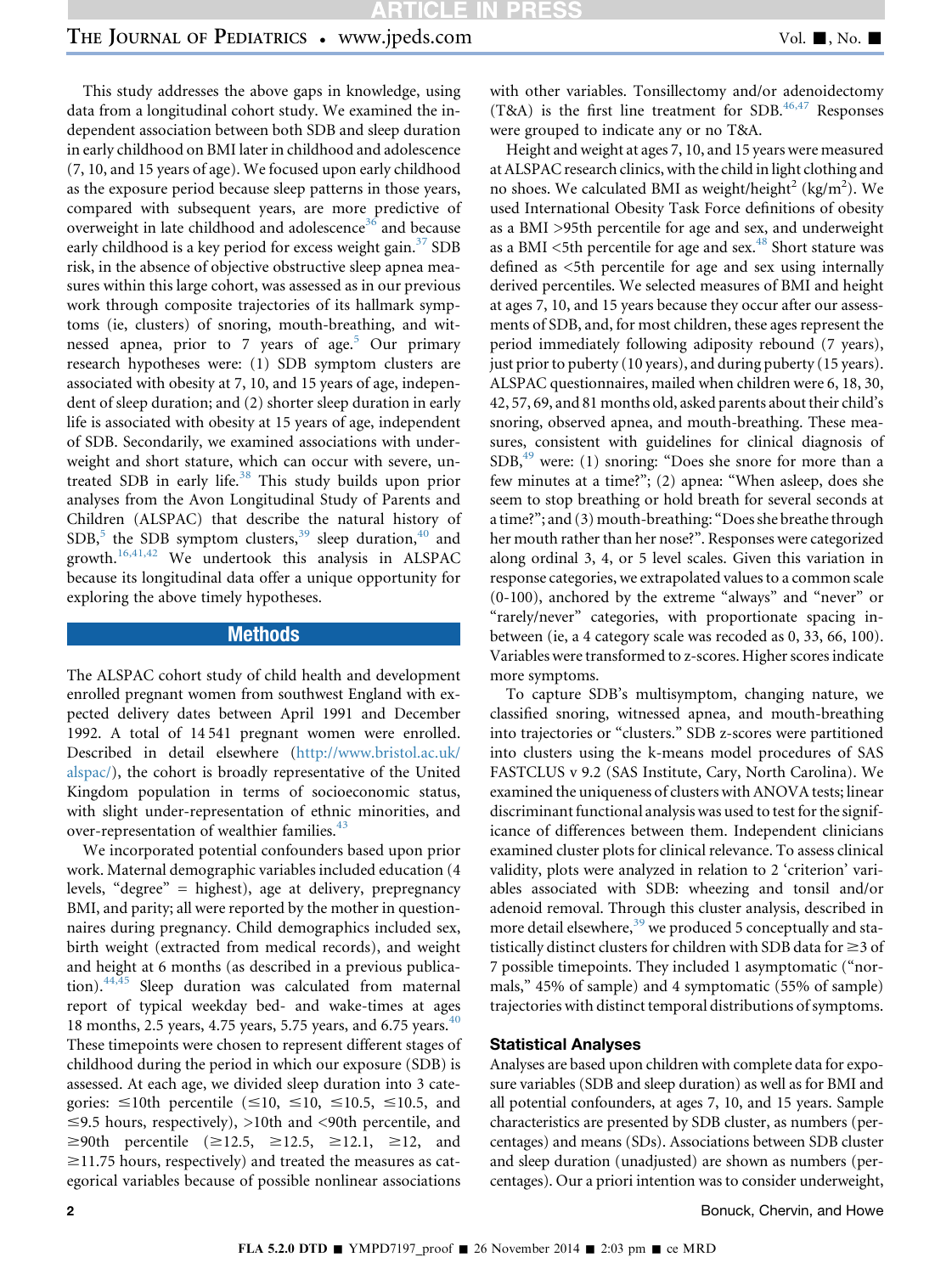| Table I. Characteristics of participants ( $N = 1899$ ) |                         |                             |                              |                                  |                              |           |
|---------------------------------------------------------|-------------------------|-----------------------------|------------------------------|----------------------------------|------------------------------|-----------|
|                                                         | <b>SDB</b> clusters     |                             |                              |                                  |                              |           |
| Characteristics <sup>†</sup> (N = 1899*)                | No symptoms $(N = 858)$ | Peak at 6 mo<br>$(N = 353)$ | Peak at 18 mo<br>$(N = 200)$ | <b>Worst case</b><br>$(N = 126)$ | Late symptoms<br>$(N = 362)$ | P value** |
| Female sex                                              | 430 (46.0%)             | 166 (47.0%)                 | 101 (50.5%)                  | 50 (39.7%)                       | 187 (51.7%)                  | .16       |
| Birth weight (kg)                                       | 3.4(0.5)                | 3.5(0.5)                    | 3.5(0.5)                     | 3.5(0.6)                         | 3.4(0.5)                     | .87       |
| <b>Maternal education</b>                               |                         |                             |                              |                                  |                              |           |
| Less than 0-level                                       | 102 (11.9%)             | 57 (16.2%)                  | 37 (18.5%)                   | 24 (19.1%)                       | 68 (18.8%)                   |           |
| 0-level                                                 | 289 (33.7%)             | 119 (33.7%)                 | 61 (30.5%)                   | 43 (34.1%)                       | 128 (35.4%)                  |           |
| A-level                                                 | 261 (30.4%)             | 101 (28.6%)                 | 66 (33.0%)                   | 36 (28.6%)                       | 103 (28.5%)                  |           |
| Degree or above                                         | 206 (24.0%)             | 76 (21.5%)                  | 36 (18.0%)                   | 23 (18.3%)                       | 63 (17.4%)                   | .04       |
| Maternal age (y)                                        | 30.1(4.3)               | 29.7(4.1)                   | 29.9(4.8)                    | 29.0(4.4)                        | 29.2 (4.2)                   | .01       |
| Maternal parity                                         |                         |                             |                              |                                  |                              |           |
| 0                                                       | 406 (47.3%)             | 155 (43.9%)                 | 107 (53.5%)                  | 62 (49.2%)                       | 171 (47.2%)                  |           |
| $\mathbf{1}$                                            | 285 (33.2%)             | 136 (38.5%)                 | 60 (30.0%)                   | 38 (30.2%)                       | 126 (34.8%)                  |           |
| $\overline{2}$                                          | 117 (13.6%)             | 37 (10.5%)                  | 26 (13.0%)                   | 18 (14.3%)                       | 47 (13.0%)                   |           |
| 3 or more                                               | 50 (5.8%)               | $25(7.1\%)$                 | $7(3.5\%)$                   | $8(6.4\%)$                       | 18 (5.0%)                    | .45       |
| Maternal prepregnancy BMI (kg/m <sup>2</sup> )          | 22.7(3.4)               | 22.5(3.6)                   | 22.9(3.8)                    | 23.4(4.0)                        | 23.2(3.9)                    | .05       |
| T&A                                                     | 17 (2.0%)               | 18 (5.1%)                   | $9(4.5\%)$                   | 30 (23.8%)                       | 29 (8.0%)                    | < .001    |
| Weight at 6 mo (kg)                                     | 4.5(0.5)                | 4.6(0.5)                    | 4.5(0.6)                     | 4.5(0.6)                         | 4.5(0.5)                     | .64       |
| Height at 6 mo (cm)                                     | 55.2(1.7)               | 55.1(1.8)                   | 55.2(1.8)                    | 55.0(2.0)                        | 55.0(1.7)                    | .65       |
| BMI at age 7                                            |                         |                             |                              |                                  |                              |           |
| Underweight <sup>#</sup>                                | $30(3.5\%)$             | $11(3.1\%)$                 | $8(4.0\%)$                   | $8(6.4\%)$                       | $8(2.2\%)$                   |           |
| <b>Normal BMI</b>                                       | 776 (90.4%)             | 323 (91.5%)                 | 181 (90.5%)                  | 103 (81.8%)                      | 317 (87.6%)                  |           |
| Obese <sup>s</sup>                                      | 52 (6.1%)               | 19 (5.4%)                   | 11 (5.5%)                    | 15 (11.9%)                       | 37 (10.2%)                   | .02       |
| BMI at age 10                                           |                         |                             |                              |                                  |                              |           |
| Underweight                                             | 22 (2.6%)               | $9(2.6\%)$                  | $9(4.5\%)$                   | $5(4.0\%)$                       | $10(2.8\%)$                  |           |
| Normal BMI                                              | 748 (87.2%)             | 306 (86.7%)                 | 170 (85.0%)                  | 98 (77.8%)                       | 300 (82.9%)                  |           |
| <b>Obese</b>                                            | 88 (10.3%)              | 38 (10.8%)                  | 21 (10.5%)                   | 23 (18.3%)                       | 52 (14.4%)                   | .11       |
| BMI at age 15                                           |                         |                             |                              |                                  |                              |           |
| Underweight                                             | 22 (2.6%)               | $11(3.1\%)$                 | $7(3.5\%)$                   | $8(6.4\%)$                       | $7(1.9\%)$                   |           |
| Normal BMI                                              | 753 (87.8%)             | 312 (88.4%)                 | 171 (85.5%)                  | 95 (75.4%)                       | 302 (83.4%)                  |           |
| Obese                                                   | 83 (9.7%)               | $30(8.5\%)$                 | 22 (11.0%)                   | 23 (18.3%)                       | 53 (14.6%)                   | .003      |
| Short stature at 7 <sup>1</sup>                         | 21 (2.5%)               | $8(2.3\%)$                  | $7(3.5\%)$                   | $5(4.0\%)$                       | 11 (3.0%)                    | .77       |
| Short stature at 10                                     | 13 (1.5%)               | 5(2.5%)                     | 5(2.5%)                      | $4(3.2\%)$                       | $10(2.8\%)$                  | .42       |
| Short stature at 15                                     | 13 (1.5%)               | $2(0.6\%)$                  | 5(2.5%)                      | $3(2.4\%)$                       | 6(1.7%)                      | .40       |

\*Based upon the 1899 participants with complete data on all variables.

†Values are numbers (percentages) or means (SDs).

zUnderweight defined as BMI less than the fifth percentile for age and sex, according to the International Obesity Task Force.

xObese defined as BMI greater than the 95th percentile for age and sex, according to the International Obesity Task Force.

**Short stature is defined as height less than the fifth percentile for age and sex.** 

\*\*From  $\chi^2$  tests or linear regressions.

overweight, and short stature as outcomes in our analyses. However, given the low prevalence of short stature and underweight in our population, we only present descriptive statistics for these outcomes and do not carry out regression analyses. We used logistic regression to estimate the associations of SDB cluster (with "no symptoms" as the reference category) with obesity at ages 7, 10, and 15 years. We excluded participants with underweight BMI because we hypothesized that SDB might also be associated with weight status, and we, therefore, did not want to bias our results by mixing normal weight and underweight people. Results are presented as ORs and 95% CI. Three models are presented: (1) minimally adjusted; (2) confounder adjusted; and (3) confounder adjusted with additional adjustment for sleep duration. Minimally adjusted models incorporate child sex and exact age at BMI assessment; this model was a priori determined given known differences in obesity prevalence between males and females and variation in exact age at the 7, 10, and 15 year follow-ups. Confounder adjusted models included these variables, as well as maternal and child confounders as detailed above. The included confounders were determined a priori using subject knowledge about determinants of both SDB and

obesity. Tests for statistical interactions were conducted to determine whether T&A history or sleep duration modified the association between SDB cluster and obese BMI; we a priori determined that these variables were potential effect modifiers. Logistic regression was used to assess the associations of sleep duration with BMI status at 15 years with and without adjustment for confounders and SDB.

#### Results

The participants with complete data on all variables are described by SDB clusters  $(n = 1899)$  (Table I). The 5 clusters ([Figure](#page-3-0)) are: (1) no symptoms—asymptomatic throughout (45%); (2) peak at 6 months—symptoms peak at 6 months, then abate (18.5%); (3) peak at 18 months symptoms peak at 18 months, then abate  $(10.5\%)$ ;  $(4)$ worst case—symptoms rise at 18 months, peak at 30- 40 months, then remain high (7%); and (5) late symptom—modest symptoms appear at 42 months, and remain high (19%). Maternal education, age, and prepregnancy BMI differed by cluster, as did child history of T&A and BMI at 7 and 15 years. Neither underweight,

Sleep-Disordered Breathing, Sleep Duration, and Childhood Overweight: A Longitudinal Cohort Study 3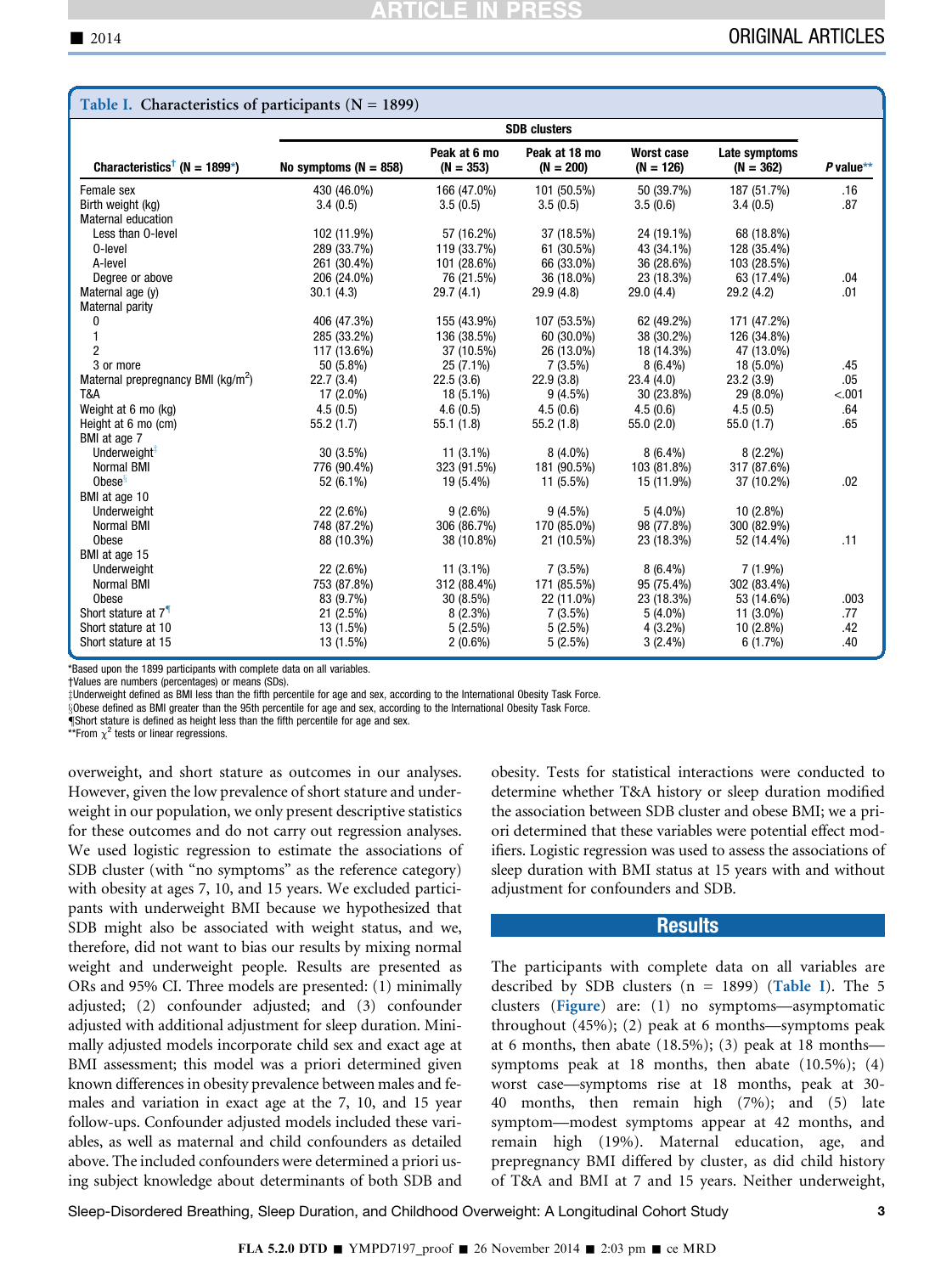<span id="page-3-0"></span>

Figure. A, Normal cluster: apnea (AP), snoring (SN), and mouth-breathing (MB) symptom SD (Z) scores. B, Peak at 6-month cluster: AP, SN, and MB symptom SD (Z) scores. C, Peak at 18-Month cluster: AP, SN, and MB symptom SD (Z) scores. D, Worst symptom cluster: AP, SN, and MB symptom SD (Z) scores. E, Late symptom cluster: AP, SN, and MB symptom SD (Z) scores.

nor short stature appeared to differ by cluster. Given insufficient cell sizes for these outcomes, we did not pursue further analyses of them. Participants from the larger ALSPAC cohort excluded from our analysis because of incomplete data tended to be of lower maternal education, younger maternal age, and higher maternal BMI and were less likely to be in the "no symptoms" cluster.

#### Sleep Duration and SDB Cluster Associations across Childhood

We examined associations between each SDB cluster, and sleep duration at 18 months, 2.5 years, 5.75 years, and 6.75 years of age ([Table II](#page-4-0)). None were significant; comparable proportions within each cluster were short, average, and long sleepers.

#### BMI Outcomes at ages 7, 10, and 15 Years (N = 1844)

Regardless of adjustment for any confounders or sleep duration, the "worst case" cluster had twice as high odds of becoming obese by 7, 10, and 15 years of age, compared with the asymptomatic group ([Table III](#page-4-0)). Minimally adjusted results at 7 (OR = 2.15, 95% CI = 1.17-3.96), 10  $(OR = 1.90, 95\% \text{ CI} = 1.14-3.16)$ , and 15 years  $(OR = 2.18$ 95% CI = 1.31-3.64) mirrored confounder and sleep duration adjusted results at 7 (OR = 2.08, 95% CI = 1.04-4.17), 10 (OR = 1.79, 95% CI = 1.02-3.16), and 15 years  $(OR = 2.25, 95\% \text{ CI} = 1.27-3.97)$ . Likewise, in the "late symptom" cluster, increased odds of overweight at 7 and 15 years ( $\approx 80\%$  and  $\approx 60\%$ , respectively) did not vary across models. Children with "late symptoms" had a borderline significant increased odds of obesity at 10 years  $(OR = 1.45, 95\% CI = 1.00-2.10)$  in minimally adjusted

analyses, which became nonsignificant after adjustment. No other cluster-time associations were significant.

We sought to determine whether sleep duration modified the statistical effects of SDB upon BMI. Though we have insufficient power to examine this question definitively, the data do not suggest significant interactions for sleep duration at 18 months ( $P = .81$ ), 2.5 years ( $P = .26$ ), 4.75 years  $(P = .33)$ , or at 5.75 years  $(P = .77)$ . Interactions between T&A and clusters were not significant at 7 ( $P = .97$ ), 10  $(P = .32)$  or 15 years  $(P = .16)$ ; thus, having a T&A did not modify these outcomes (not shown).

### Associations between Sleep Duration across Childhood and Obesity at Age 15 Years ( $N = 1844$ )

Regardless of adjustment for confounders or SDB clusters, short sleep duration at 4.75 and 5.75 years was significantly associated with increased odds of obesity at 15 years ([Table IV](#page-5-0)). At 4.75 years, the minimally (OR = 2.21, 95% CI = 1.52-3.20), confounder ( $OR = 1.99$ ,  $95\%$  CI = 1.34-2.96), and SDB cluster (OR = 2.04, 95% CI = 1.36-3.04) adjusted increased odds of subsequent obesity were nearly identical. Likewise, short sleep duration at 5.75 years was consistently associated with 55%-65% increased odds of obesity at 15 years. Short sleep duration at other time periods was borderline significant. Children with the longest sleep duration at 2.5 years were less likely to be obese at 15 years ( $OR = 0.50$ , 95% CI =  $0.26 - 0.97$ ) in minimally adjusted analyses only.

### **Discussion**

Roots of obesity in late childhood, through to adulthood, most likely extend back to early childhood.<sup>[31,50-52](#page-7-0)</sup> They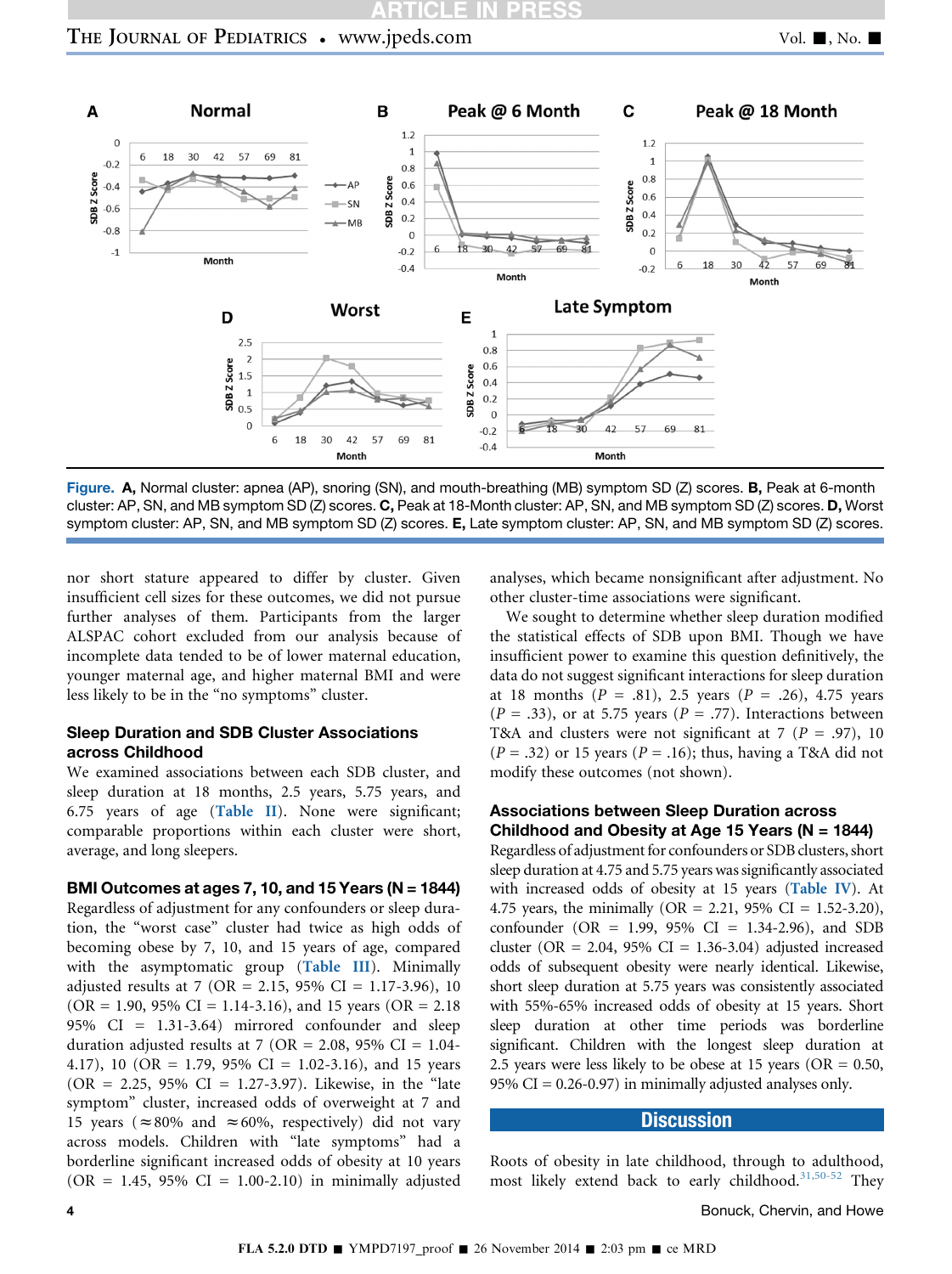<span id="page-4-0"></span>

| Table II. Associations between sleep duration across childhood and SDB clusters ( $N = 1899$ ) |                          |                         |                          |                         |                          |         |
|------------------------------------------------------------------------------------------------|--------------------------|-------------------------|--------------------------|-------------------------|--------------------------|---------|
|                                                                                                | <b>SDB</b> clusters      |                         |                          |                         |                          |         |
|                                                                                                | No symptoms,<br>$N(%)^*$ | Peak at 6 mo,<br>N (%)* | Peak at 18 mo,<br>N (%)* | Worst case,<br>$N(%)^*$ | Late symptoms,<br>N (%)* | P value |
| Sleep duration at 18 $mo†$                                                                     |                          |                         |                          |                         |                          |         |
| Short                                                                                          | 118 (13.8%)              | 48 (13.6%)              | 32 (16.0%)               | 18 (14.3%)              | 46 (12.7%)               |         |
| Average                                                                                        | 622 (72.5%)              | 266 (75.4%)             | 156 (78.0%)              | 94 (74.6%)              | 267 (73.8%)              |         |
| Long                                                                                           | 118 (13.8%)              | 39 (11.1%)              | 12 (6.0%)                | 14 (11.1%)              | 49 (13.5%)               | .21     |
| Sleep duration at 2.5 $y^{\dagger}$                                                            |                          |                         |                          |                         |                          |         |
| Short                                                                                          | 95 (11.1%)               | 48 (13.6%)              | 32 (16.0%)               | 18 (14.3%)              | 61 (16.9%)               |         |
| Average                                                                                        | 679 (79.1%)              | 275 (77.9%)             | 153 (76.5%)              | 97 (77.0%)              | 271 (74.9%)              |         |
| Long                                                                                           | 84 (9.8%)                | $30(8.5\%)$             | 15 (7.5%)                | 11 (8.7%)               | $30(8.3\%)$              | .28     |
| Sleep duration at 4.75 $v^T$                                                                   |                          |                         |                          |                         |                          |         |
| Short                                                                                          | 100 (11.7%)              | 44 (12.5%)              | 27 (13.5%)               | $9(7.1\%)$              | 46 (12.7%)               |         |
| Average                                                                                        | 676 (78.8%)              | 283 (80.2%)             | 160 (80.0%)              | 106 (84.1%)             | 287 (79.3%)              |         |
| Long                                                                                           | 82 (9.6%)                | 26 (7.4%)               | 13 (6.5%)                | 11 (8.7%)               | 29 (8.0%)                | .61     |
| Sleep duration at 5.75 $v^{\dagger}$                                                           |                          |                         |                          |                         |                          |         |
| Short                                                                                          | 143 (16.7%)              | 57 (16.2%)              | 38 (19.0%)               | 15 (11.9%)              | 60 (16.6%)               |         |
| Average                                                                                        | 548 (63.9%)              | 233 (66.0%)             | 134 (67.0%)              | 88 (69.8%)              | 226 (62.4%)              |         |
| Long                                                                                           | 167 (19.5%)              | 63 (17.9%)              | 28 (14.0%)               | 23 (18.3%)              | 76 (21.0%)               | .50     |
| Sleep duration at 6.75 $v^T$                                                                   |                          |                         |                          |                         |                          |         |
| Short                                                                                          | 95 (11.1%)               | 39 (11.1%)              | 31 (15.5%)               | 11 (8.7%)               | 43 (11.1%)               |         |
| Average                                                                                        | 669 (78.0%)              | 282 (79.9%)             | 148 (74.0%)              | 104 (82.5%)             | 279 (77.1%)              |         |
| Long                                                                                           | 94 (11.0%)               | 32 (9.1%)               | 21 (10.5%)               | 11 (8.7%)               | 43 (11.9%)               | .63     |

\*Numbers and % of people within each cluster who have short, average and long sleep duration; P values from  $\chi^2$  tests.

†At 18 months and 2.5 years, short sleep duration is ≤10 hours; average sleep duration is >10 and <12.5 hours, long sleep duration is ≥12.5 hours. average sleep duration is ≤10.5 hours; average sleep duration is >10.5 and duration is  $\geq$ 12.0 hours. At 6.75 years, short sleep duration is  $\leq$ 9.5 hours; average sleep duration is  $>$ 9.5 and <11.75 hours, long sleep duration is  $\geq$ 11.75 hours.

include SDB and short sleep duration, which we assessed from birth to nearly 7 years of age, to determine associations with subsequent obesity. Compared with children without SDB symptoms, those with the worst symptoms (peak age  $\approx$  2.5 years) had double the odds of obesity at ages 7, 10, and 15 years, independent of sleep duration. Children whose SDB peaked later ( $\approx$  5-6 years) had a 60%-80% increased odds, again, regardless of sleep duration. Overall,

| Table III. The association of SDB clusters with overweight across childhood and adolescence ( $N = 1844$ ) |                     |                                           |                                  |                                   |                                  |
|------------------------------------------------------------------------------------------------------------|---------------------|-------------------------------------------|----------------------------------|-----------------------------------|----------------------------------|
|                                                                                                            | <b>SDB</b> clusters |                                           |                                  |                                   |                                  |
|                                                                                                            | No<br>symptoms      | Peak at 6 mo,<br>OR (95% CI) <sup>†</sup> | Peak at 18 mo,<br>OR (95% CI)    | Worst case.<br>OR (95% CI)        | Late symptoms,<br>OR (95% CI)    |
| Minimally adjusted results*                                                                                |                     |                                           |                                  |                                   |                                  |
| Obesity at age 7 years <sup><math>#</math></sup>                                                           | $1$ (ref)           | $0.88(0.51-1.51)$<br>$P = .63$            | $0.91(0.47-1.78)$<br>$P = .79$   | $2.15(1.17-3.96)$<br>$P = .01$    | 1.75 (1.12-2.72)<br>$P = .01$    |
| Obesity at age 10 years                                                                                    | $1$ (ref)           | $1.05(0.70-1.57)$<br>$P = .82$            | $1.04(0.63-1.72)$<br>$P = .89$   | $1.90(1.14-3.16)$<br>$P = .01$    | $1.45(1.00-2.10)$<br>$P = .05$   |
| Obesity at age 15 years                                                                                    | $1$ (ref)           | $0.87(0.56-1.35)$<br>$P = .54$            | $1.17(0.71 - 1.92)$<br>$P = .54$ | $2.18(1.31 - 3.64)$<br>$P = .003$ | $1.60(1.10-2.31)$<br>$P = .01$   |
| Confounder adjusted results <sup>§</sup>                                                                   |                     |                                           |                                  |                                   |                                  |
| Obesity at age 7 years <sup><math>\overline{z}</math></sup>                                                | $1$ (ref)           | $0.83(0.47-1.47)$<br>$P = .53$            | $0.91(0.46-1.83)$<br>$P = .79$   | $2.08(1.05 - 4.11)$<br>$P = .04$  | $1.78(1.11 - 2.85)$<br>$P = .02$ |
| Obesity at age 10 years                                                                                    | $1$ (ref)           | $1.02(0.67 - 1.56)$<br>$P = .92$          | $1.00(0.59-1.69)$<br>$P = 1.00$  | 1.76 (1.01-3.08)<br>$P = .05$     | 1.40 (0.95-2.07)<br>$P = .09$    |
| Obesity at age 15 years                                                                                    | $1$ (ref)           | $0.86(0.54-1.36)$<br>$P = .52$            | $1.14(0.68-1.92)$<br>$P = .62$   | $2.17(1.24 - 3.81)$<br>$P = .01$  | 1.58 (1.07-2.35)<br>$P = .02$    |
| Confounder adjusted results with additional<br>adjustment for sleep duration <sup>1</sup>                  |                     |                                           |                                  |                                   |                                  |
| Obesity at age 7 years <sup><math>\frac{1}{2}</math></sup>                                                 | $1$ (ref)           | $0.82(0.46-1.46)$<br>$P = .51$            | $0.91(0.45-1.84)$<br>$P = .79$   | 2.08 (1.04-4.17)<br>$P = .04$     | $1.78(1.11 - 2.87)$<br>$P = .02$ |
| Obesity at age 10 years                                                                                    | $1$ (ref)           | $1.03(0.67 - 1.57)$<br>$P = .91$          | $0.97(0.57-1.66)$<br>$P = .93$   | 1.79 (1.02-3.16)<br>$P = .04$     | $1.38(0.93 - 2.05)$<br>$P = .11$ |
| Obesity at age 15 years                                                                                    | $1$ (ref)           | $0.87(0.55-1.38)$<br>$P = .55$            | $1.12(0.66-1.90)$<br>$P = .66$   | $2.25(1.27-3.97)$<br>$P = .01$    | $1.56(1.05-2.33)$<br>$P = .03$   |

\*Analyses are adjusted only for child's sex and age at BMI assessment.

†ORs (95% CIs) compare the odds of obesity vs normal BMI, with each SDB cluster compared with the 'no symptoms' cluster.

zObesity defined as BMI greater than the 95th percentile for age and sex, according to the International Obesity Task Force. Underweight children are excluded from these analyses.

§Analyses are adjusted for child's sex, age at BMI/height assessment and birth weight, child's estimated weight and height at 6 months, maternal education, age, parity and prepregnancy BMI, and T&A.

{Analyses are adjusted for the same as above, with the addition of sleep duration (at 18 months, 2.5, 4.75, 5.75, and 6.75 years). Each measure of sleep duration is treated as a categorical variable;  $\leq$ 10th percentile, >10th and <90th percentile, and  $\geq$ 90th percentile.

Sleep-Disordered Breathing, Sleep Duration, and Childhood Overweight: A Longitudinal Cohort Study 5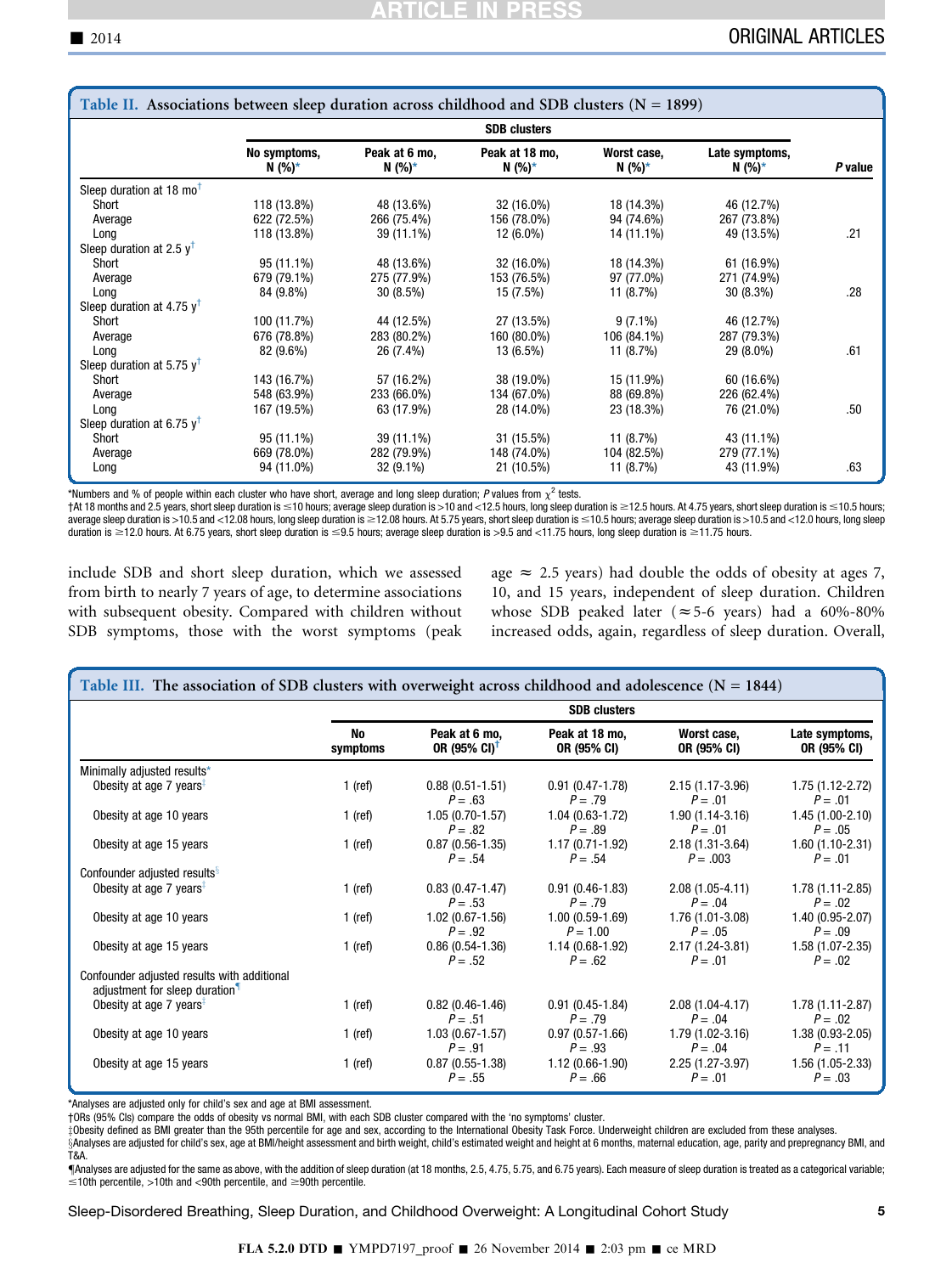## <span id="page-5-0"></span>THE JOURNAL OF PEDIATRICS • www.jpeds.com Vol. 1, No. 1

| Table IV. Associations between sleep duration across childhood and obesity at age 15 years ( $N = 1899$ ) |                                                |                                                             |                                                                                                                  |  |  |
|-----------------------------------------------------------------------------------------------------------|------------------------------------------------|-------------------------------------------------------------|------------------------------------------------------------------------------------------------------------------|--|--|
|                                                                                                           | Minimally adjusted*, OR (95% CI) $\frac{8}{3}$ | Confounder adjusted <sup>†</sup> , OR (95% CI) <sup>§</sup> | <b>Confounder adjusted with additional</b><br>adjustment for SDB cluster <sup>‡</sup> , OR (95% CI) <sup>§</sup> |  |  |
| Sleep duration at 18 mo <sup>s, 1</sup>                                                                   |                                                |                                                             |                                                                                                                  |  |  |
| Short                                                                                                     | 1.48 (1.00-2.17)<br>$P = .05$                  | $1.22(0.80-1.84)$<br>$P = .35$                              | $1.23(0.81 - 1.86)$<br>$P = .34$                                                                                 |  |  |
| Average                                                                                                   | $1$ (ref)                                      | $1$ (ref)                                                   | $1$ (ref)                                                                                                        |  |  |
| Long                                                                                                      | $1.16(0.75-1.80)$<br>$P = .50$                 | $1.05(0.65 - 1.68)$<br>$P = .85$                            | $1.05(0.65 - 1.69)$<br>$P = .85$                                                                                 |  |  |
| Sleep duration at 2.5 $y^{8.1}$                                                                           |                                                |                                                             |                                                                                                                  |  |  |
| Short                                                                                                     | 1.44 (0.98-2.10)<br>$P = .06$                  | 1.38 (0.92-2.08)<br>$P = .12$                               | $1.33(0.89 - 2.01)$<br>$P = .17$                                                                                 |  |  |
| Average                                                                                                   | $1$ (ref)                                      | $1$ (ref)                                                   | $1$ (ref)                                                                                                        |  |  |
| Long                                                                                                      | $0.50(0.26-0.97)$<br>$P = .04$                 | $0.53(0.26-1.05)$<br>$P = .07$                              | $0.53(0.27-1.06)$<br>$P = .07$                                                                                   |  |  |
| Sleep duration at 4.75 $y^{\S, \P}$                                                                       |                                                |                                                             |                                                                                                                  |  |  |
| Short                                                                                                     | 2.21 (1.52-3.20)<br>P < .001                   | 1.99 (1.34-2.96)<br>$P = .001$                              | 2.04 (1.36-3.04)<br>$P = .001$                                                                                   |  |  |
| Average                                                                                                   | $1$ (ref)                                      | $1$ (ref)                                                   | $1$ (ref)                                                                                                        |  |  |
| Long                                                                                                      | $1.08(0.64 - 1.84)$<br>$P = .77$               | $0.82(0.46-1.47)$<br>$P = .51$                              | $0.86(0.48-1.55)$<br>$P = .62$                                                                                   |  |  |
| Sleep duration at 5.75 $v^{8.}$                                                                           |                                                |                                                             |                                                                                                                  |  |  |
| Short                                                                                                     | 1.54 (1.08-2.20)<br>$P = .02$                  | $1.62(1.10-2.37)$<br>$P = .01$                              | $1.64(1.11-2.41)$<br>$P = .01$                                                                                   |  |  |
| Average                                                                                                   | $1$ (ref)                                      | $1$ (ref)                                                   | $1$ (ref)                                                                                                        |  |  |
| Long                                                                                                      | $0.83(0.55-1.25)$<br>$P = .38$                 | $0.72(0.46-1.12)$<br>$P = .14$                              | $0.73(0.47 - 1.13)$<br>$P = .16$                                                                                 |  |  |
| Sleep duration at 6.75 $v^{s}$ .                                                                          |                                                |                                                             |                                                                                                                  |  |  |
| Short                                                                                                     | $1.50(1.00-2.25)$<br>$P = .05$                 | $1.34(0.87 - 2.06)$<br>$P = .19$                            | 1.33 (0.86-2.06)<br>$P = .20$                                                                                    |  |  |
| Average                                                                                                   | $1$ (ref)                                      | $1$ (ref)                                                   | 1 (ref)                                                                                                          |  |  |
| Long                                                                                                      | $0.94(0.58-1.54)$<br>$P = .81$                 | $0.81(0.48-1.37)$<br>$P = .43$                              | $0.82(0.48-1.39)$<br>$P = .46$                                                                                   |  |  |

\*Analyses are adjusted only for child's sex and age at BMI assessment.

†Analyses are adjusted for child's sex, age at BMI/height assessment and birth weight, child's estimated weight and height at 6 months, maternal education, age, parity and prepregnancy BMI, and T&A.

zAnalyses are adjusted for the same variables as above, with the addition of SDB clusters.

xORs (95% CIs) for obesity compared with normal weight at age 15 years; compare short and long sleep duration with average sleep duration. Obesity is defined as BMI greater than the 95% percentile for age and sex, according to the International Obesity Task Force.

 $\P$ At 18 months and 2.5 years, short sleep duration is  $\leq$ 10 hours; average sleep duration is >10 and <12.5 hours, long sleep duration is  $\geq$ 12.5 hours. At 4.75 years, short sleep duration  $s \le 10.5$  hours; average sleep duration is >10.5 and <12.08 hours, long sleep duration is  $\ge 12.08$  hours. At 5.75 years, short sleep duration is  $\le 10.5$  hours; average sleep duration is >10.5 and <12.0 hours, long sleep duration is ≥12.0 hours. At 6.75 years, short sleep duration is ≤9.5 hours; average sleep duration is >9.5 and <11.75 hours, long sleep duration is ≥11.75 hours.

25% of children in this population-based cohort had increased odds of obesity in association with early SDB symptoms. Conversely, short sleep duration at  $\approx$  5-6 years was associated with almost identical increased odds of obesity at 15 years (60%-100%), independent of SDB. Thus, even though SDB and sleep duration share multiple common pathways to obesity in children, our findings suggest that their effects are of comparable magnitude and independent of one another.

This study's strengths include a large longitudinal cohort with sleep exposures and BMI assessed at multiple timepoints, control for multiple confounders, and a previously established $39$  SDB assessment for which each of 3 symptom constructs has been validated against polysomnography.<sup>[53](#page-7-0)</sup> The study has limitations. SDB trajectories extended just through 6.75 years. Other work finds a 10% incidence of SDB between 8 and 13 years of age, $27$  stable snoring preva-lence from 4-12 years of age,<sup>[17](#page-6-0)</sup> and adenotonsillar enlargement beyond 7-8 years of age in children who snore. $54$ Thus, SDB beyond 6.75 years might have affected BMI at 10 and 15 years. Likewise, sleep duration at later periods may affect subsequent BMI. We censored our duration measure at 6.75 years to permit analysis of its contemporaneous

confounding effects with SDB. More broadly, our focus upon earlier childhood sleep exposures reflects evidence that sleep patterns early in childhood compared with late childhood are more strongly associated with subsequent obesity, and that excess weight gain in early childhood tracks to later years.[31-33,37,50](#page-7-0) Reverse causality is possible (ie, overweight may cause SDB). To address this, we adjusted for maternal prepregnancy BMI, and child's weight and length at 6 months of age, both of which are strong determinants of a child's later BMI. We did not adjust for later BMI measures as this would impose over-adjustment and likely preclude valid assessment of our hypothesis. As in any longitudinal study, loss to follow-up has been socially patterned and, therefore, our participants tended to be of higher socioeconomic position compared with those excluded because of missing data and were less likely to have SDB symptoms. Although this means that our population is not representative of the entire cohort, this is unlikely to have biased our results; in order to cause bias, the association between SDB and overweight/obesity would need to differ between those included and excluded from our analysis; we do not think this is likely.

Another limitation was the use of 3 symptom items, rather than gold-standard polysomnography, in the nearly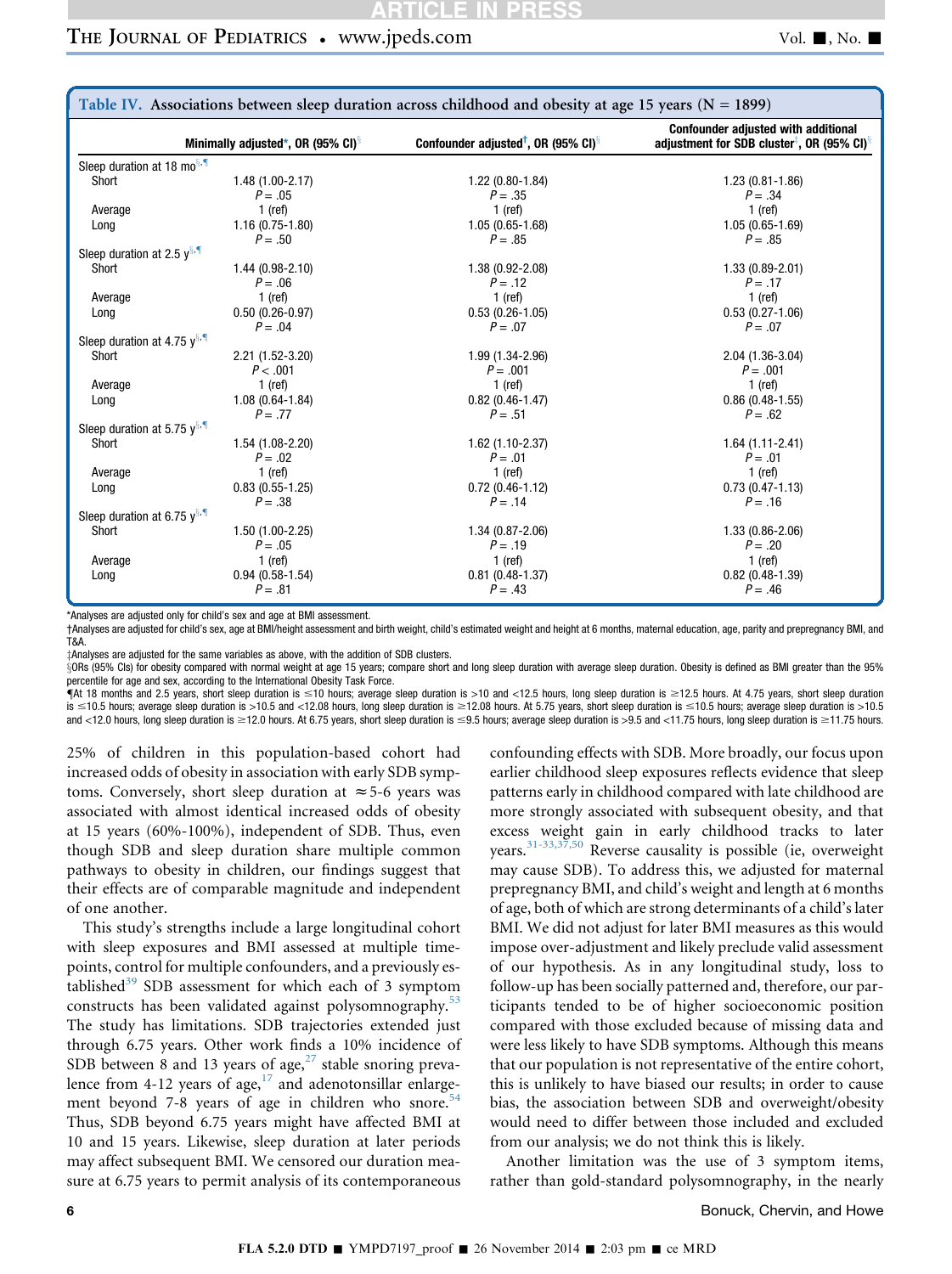<span id="page-6-0"></span>2000 subjects. These symptoms no doubt misclassified some subjects as having SDB, or not, as would be defined by objective testing.<sup>[55](#page-7-0)</sup> However, these symptoms are highly likely to serve the intended research purpose: to identify effectively in aggregate a group of children at increased risk for SDB. These 3 symptoms (snoring, observed apnea, and mouth-breathing) correspond to 3 key, simply worded items from the Pediatric Sleep Questionnaire–Sleep-Related Breathing Disorders Scale, each of which was individually validated as predictive of polysomnographic results.<sup>[53](#page-7-0)</sup> The scale itself has been highlighted by several reviews as one of the most appropriate instruments developed for this purpose. $56,57$ 

Regarding SDB, our findings are consistent with the 2 prior longitudinal studies of BMI outcomes in children. One study showed that SDB at baseline (mean age = 8.5 years) was associated with a 3-fold increased odds of obesity at 5-year follow-up.<sup>[27](#page-7-0)</sup> In the other study, only children who were both overweight at baseline (mean age = 10.2 years) and had severe SDB, remained overweight at 4-year follow-up.<sup>[28](#page-7-0)</sup> Notably, they employed polysomnography (the gold standard for assessing SDB), though neither was population-based or incorporated multiple potential confounders (including sleep duration). Still, even though these reports and the present study provide longitudinal rather than randomized controlled data that could prove cause-and-effect, they combine to suggest that SDB in early life could promote overweight in later life particularly among those children who have an initial proclivity of predisposition to overweight.

Regarding sleep duration, our findings are consistent with effect sizes in prior longitudinal studies of children, which range from 40%-100% increased risk of subsequent obesity, $14,58$  despite variable definitions of short sleep duration. Several studies point to sleep duration at 3-7 years of age, as a critical risk period for obesity in children. Likewise, we found that short sleep duration ( $\leq$ 10.5 hours) at 4.75 and 5.75 years of age was associated with the likelihood of being obese at age 15 years.

Our findings affirm the concept of healthy sleep, broadly conceived, as a foundation for healthy weight throughout childhood and into adulthood. Clinically, this broad approach should encompass, as suggested by our new data, attention to symptoms of SDB, in addition to insufficient sleep. Despite the bright spotlight in recent years on the potential influence of insufficient sleep on obesity risk, the potential contribution of untreated childhood SDB has received scant attention. Previous research also suggests that early childhood SDB may increase risks for adverse neurobehavio-ral outcomes that become apparent only years later.<sup>[59,60](#page-7-0)</sup> If morbidity such as obesity and attention deficit/hyperactivity disorder is in fact promoted by exposures to inadequate sleep early in life, new more sensitive and effective approaches for identification of those consequential yet remediable exposures will be required. These considerations highlight the challenges inherent with young patients, on rapid developmental trajectories in which outcomes can remain occult

until later ages, yet have potential for lifelong effects on human health.  $\blacksquare$ 

Submitted for publication Jul 8, 2014; last revision received Oct 6, 2014; accepted Nov 3, 2014.

Reprint requests: Karen Bonuck, PhD, Department of Family Medicine, Albert Einstein College of Medicine, Block Building Room 418, 1300 Morris Park Avenue, Bronx, NY 10461. E-mail: [Karen.bonuck@einstein.yu.edu](mailto:Karen.bonuck@einstein.yu.edu)

### **References**

- 1. Bhattacharjee R, Hakim F, Gozal D. Sleep, sleep-disordered breathing and lipid homeostasis: translational evidence from murine models and children. Clin Lipidol 2012;7:203-14.
- 2. Gozal D, Kheirandish-Gozal L. Childhood obesity and sleep: relatives, partners, or both? A critical perspective on the evidence. Ann N Y Acad Sci 2012;1264:135-41.
- 3. Spruyt K, Gozal D. The underlying interactome of childhood obesity: the potential role of sleep. Child Obes (Print) 2012;8:38-42.
- 4. Kim J, Hakim F, Kheirandish-Gozal L, Gozal D. Inflammatory pathways in children with insufficient or disordered sleep. Respir Physiol Neurobiol 2011;178:465-74.
- 5. Bonuck KA, Chervin RD, Cole TJ, Emond A, Henderson J, Xu L, et al. Prevalence and persistence of sleep disordered breathing symptoms in young children: a 6-year population-based cohort study. Sleep 2011; 34:875-84.
- 6. Lumeng JC, Chervin RD. Epidemiology of pediatric obstructive sleep apnea. Proc Am Thorac Soc 2008;5:242-52.
- 7. Arens R, Muzumdar H. Childhood obesity and obstructive sleep apnea syndrome. J Appl Physiol (1985) 2010;108:436-44.
- 8. Spruyt K, Sans Capdevila O, Serpero LD, Kheirandish-Gozal L, Gozal D. Dietary and physical activity patterns in children with obstructive sleep apnea. J Pediatr 2010;156:724-30. 730.e1-3.
- 9. Tauman R, Serpero LD, Capdevila OS, O'Brien LM, Goldbart AD, Kheirandish-Gozal L, et al. Adipokines in children with sleep disordered breathing. Sleep 2007;30:443-9.
- 10. Fitzgerald NM, Fitzgerald DA. Managing snoring and obstructive sleep apnoea in childhood. J Paediatr Child Health 2013;49:800-6.
- 11. Bhattacharjee R, Kheirandish-Gozal L, Spruyt K, Mitchell RB, Promchiarak J, Simakajornboon N, et al. Adenotonsillectomy outcomes in treatment of obstructive sleep apnea in children: a multicenter retrospective study. Am J Respir Crit Care Med 2010;182:676-83.
- 12. Dayyat E, Kheirandish-Gozal L, Gozal D. Childhood obstructive sleep apnea: one or two distinct disease entities? Sleep Med Clin 2007;2: 433-44.
- 13. Cappuccio FP, Taggart FM, Kandala NB, Currie A, Peile E, Stranges S, et al. Meta-analysis of short sleep duration and obesity in children and adults. Sleep 2008;31:619-26.
- 14. Magee L, Hale L. Longitudinal associations between sleep duration and subsequent weight gain: a systematic review. Sleep Med Rev 2012;16:231-41.
- 15. Touchette E, Petit D, Tremblay RE, Boivin M, Falissard B, Genolini C, et al. Associations between sleep duration patterns and overweight/ obesity at age 6. Sleep 2008;31:1507-14.
- 16. Reilly JJ, Armstrong J, Dorosty AR, Emmett PM, Ness A, Rogers I, et al. Early life risk factors for obesity in childhood: cohort study. BMJ 2005; 330:1357.
- 17. Hultcrantz E, Lofstrand Tidestrom B. The development of sleep disordered breathing from 4 to 12 years and dental arch morphology. Int J Pediatr Otorhinolaryngol 2009;73:1234-41.
- 18. Lavis JN, Robertson D, Woodside JM, McLeod CB, Abelson J. How can research organizations more effectively transfer research knowledge to decision makers? Milbank Q 2003;81:221-48. 171-2.
- 19. Mitchell JA, Rodriguez D, Schmitz KH, Audrain-McGovern J. Sleep duration and adolescent obesity. Pediatrics 2013;131:e1428-34.
- 20. Haines J, McDonald J, O'Brien A, Sherry B, Bottino CJ, Schmidt ME, et al. Healthy habits, happy homes: randomized trial to improve

Sleep-Disordered Breathing, Sleep Duration, and Childhood Overweight: A Longitudinal Cohort Study 7